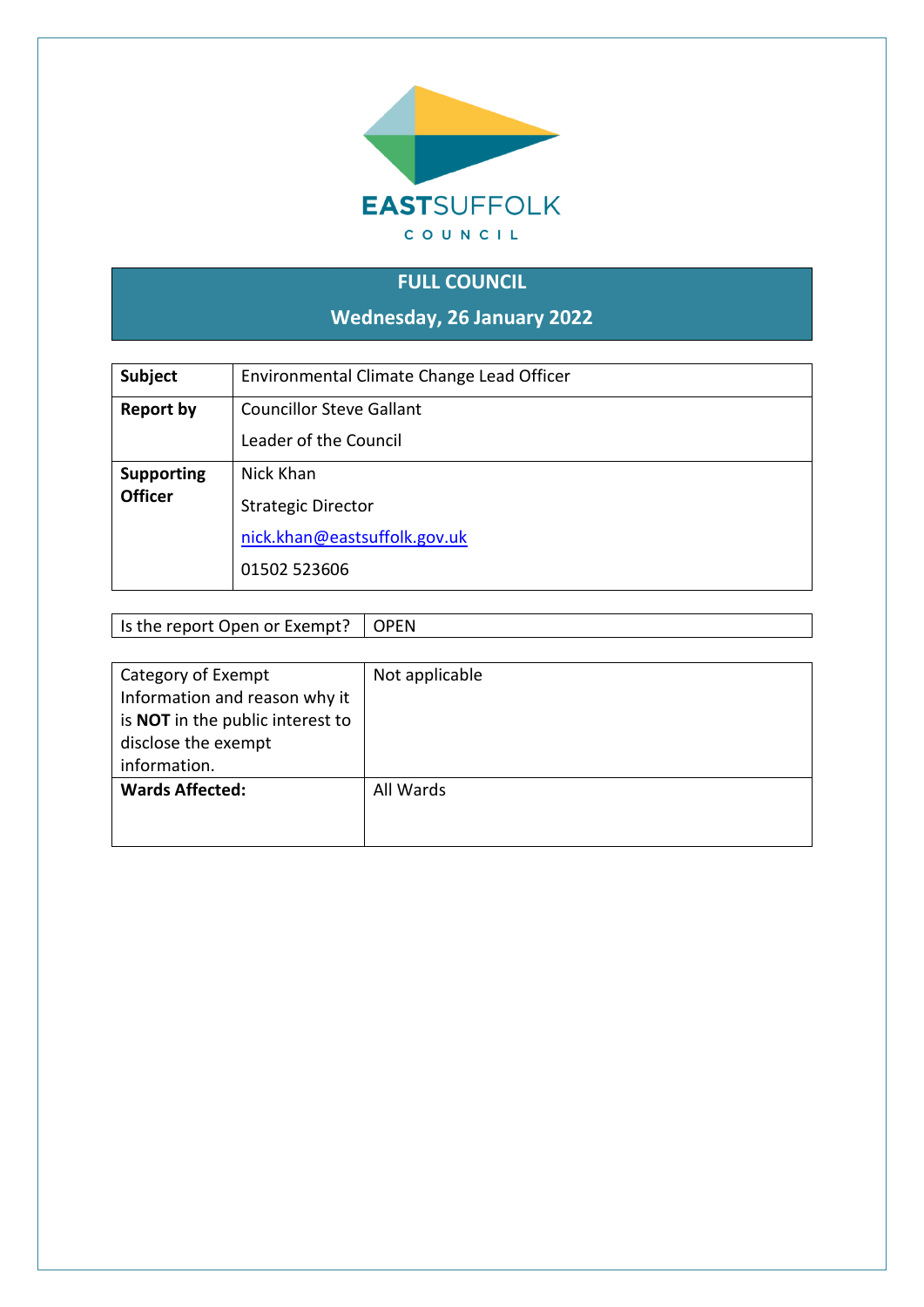## **Purpose and high-level overview**

### **Purpose of Report:**

The Council has embarked on an ambitious programme to deliver its Strategic Plan which consists of five main themes, one of which is 'Caring for our Environment'. In addition, the Council has also declared a climate emergency and pledged to become a carbon neutral council by 2030.

It is clear that we need to build on the good work we have started in order to respond to the environmental challenge and that this challenge is growing and needs a sustained and effective response. Members will have seen the world's leaders coming together recently in Glasgow for COP26 to negotiate commitments to ensure that global warming is kept well below two degrees Celsius and we all have a role to play in making this a reality.

Defining exactly what the challenge is is difficult. It is also difficult to determine exactly what is meant when we refer to 'the Environment' because it is both broad and complex in nature and greater clarity is therefore required if the efforts of the Council are to be focussed and effective. A failure to define what is being tackled, addressed and worked on will undermine the chances of success. We need a greater understanding of what the challenge is and we need objective and triangulated data to provide an evidence based and informed approach in the context of East Suffolk.

The response needs to engage the whole Council and will need to be both strategic and granular, short and long term. It will require a change in working practices, new energy sources, support for our communities and improved reuse/recycle activities.

Currently, delivering against our environmental and climate change commitments is spread across a number of post holders and service areas with no one person or service area responsible for its coordination.

This report proposes that the Council invests in a new senior 'Environmental Climate Change Lead Officer' post to help coordinate and support the delivery of this critical work. This new post will be the Council's central lead for environmental and climate change work and will further develop the Council's policies and strategies in this area. The postholder will further accelerate the pace of our response, support Members and Officers with their ambitions, and work across the whole Council as well as with external partners and stakeholders. This will ensure that strong links are being made between service areas and the numerous streams of environmental and climate change work which, by their very nature, strongly interrelate with each other.

Ultimately, it will be the role of this postholder to coordinate and help drive the delivery of our ambitious environmental and climate change targets and aspirations. In summary they will do this by:

- Helping to shape policy and strategy.
- Coordinating the delivery of the work.
- Measuring progress.
- Communicating all of this.

### **Options:**

There is an option not to invest in a new post but, instead, to attempt to deliver the widespread changes necessary from within existing resources which is unlikely to achieve the scale and speed of change required.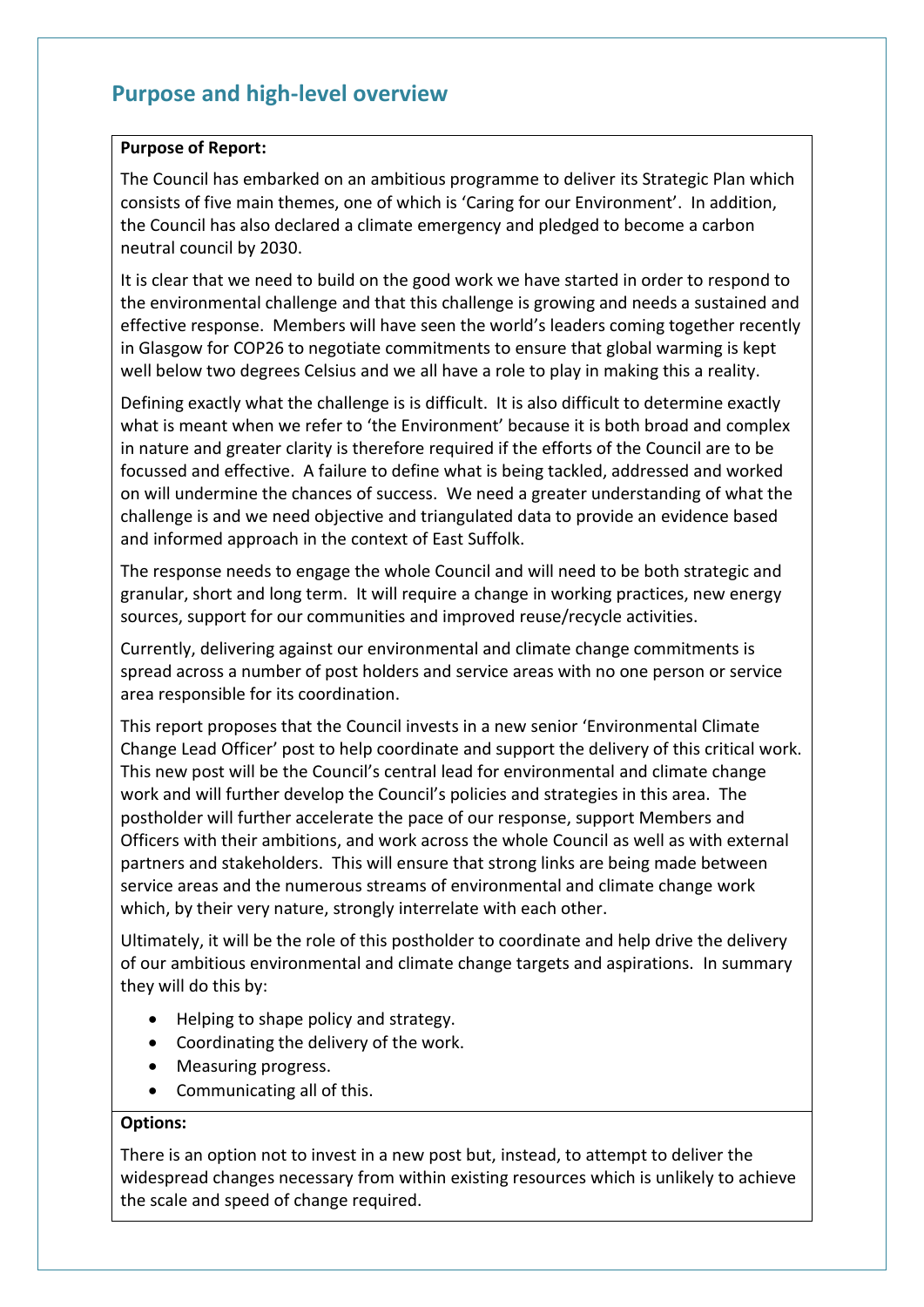### **Recommendation:**

That the additional funding required for the new post of Environmental Climate Change Lead Officer be approved in order to ensure that the Council delivers against its environmental ambitions.

## **Corporate Impact Assessment**

#### **Governance:**

If approved by Council, recruitment to the post will be undertaken in early 2022 and given the strategic nature of the post, Members and senior Officers will be involved in the appointment process with the support of HR. Meeting the environmental challenge and coordinating the work around it involves the whole Council and all of the various service areas within it. For this reason, it is proposed that the postholder will report directly to the Council's Strategic Director. The postholder will be supported by the Council's existing Environmental Sustainability Officer and will work closely with the Cabinet Member for the Environment.

### **ESC policies and strategies that directly apply to the proposal:**

- East Suffolk Strategic Plan
- East Suffolk Medium Term Financial Strategy

#### **Environmental:**

The proposal in this report will drive forward delivery of the objectives contained within the Council's Strategic Plan. It will allow for both a strategic and holistic approach across a diverse area, supporting Members, Officers and a wide range of stakeholders and partners in order to achieve the necessary change.

#### **Equalities and Diversity:**

There is no requirement for an Equality Impact Assessment in respect of this report. The recruitment process will be undertaken in accordance with the Council's Equality and Diversity Policy.

#### **Financial:**

This new post represents growth to the budget from 2022/23 which equates to £305,800 (salary with oncosts) over the remainder of the current Medium Term Financial Strategy. This figure is made up as follows:

2022/23 - £71,900

2023/24 - £74,900

2024/25 - £77,800

2025/26 - £81,200

This proposal has been discussed with the Financial Services Team and has been included as part of the 2022/23 Budget and updated Medium Term Financial Strategy that will come before Full Council in February 2022.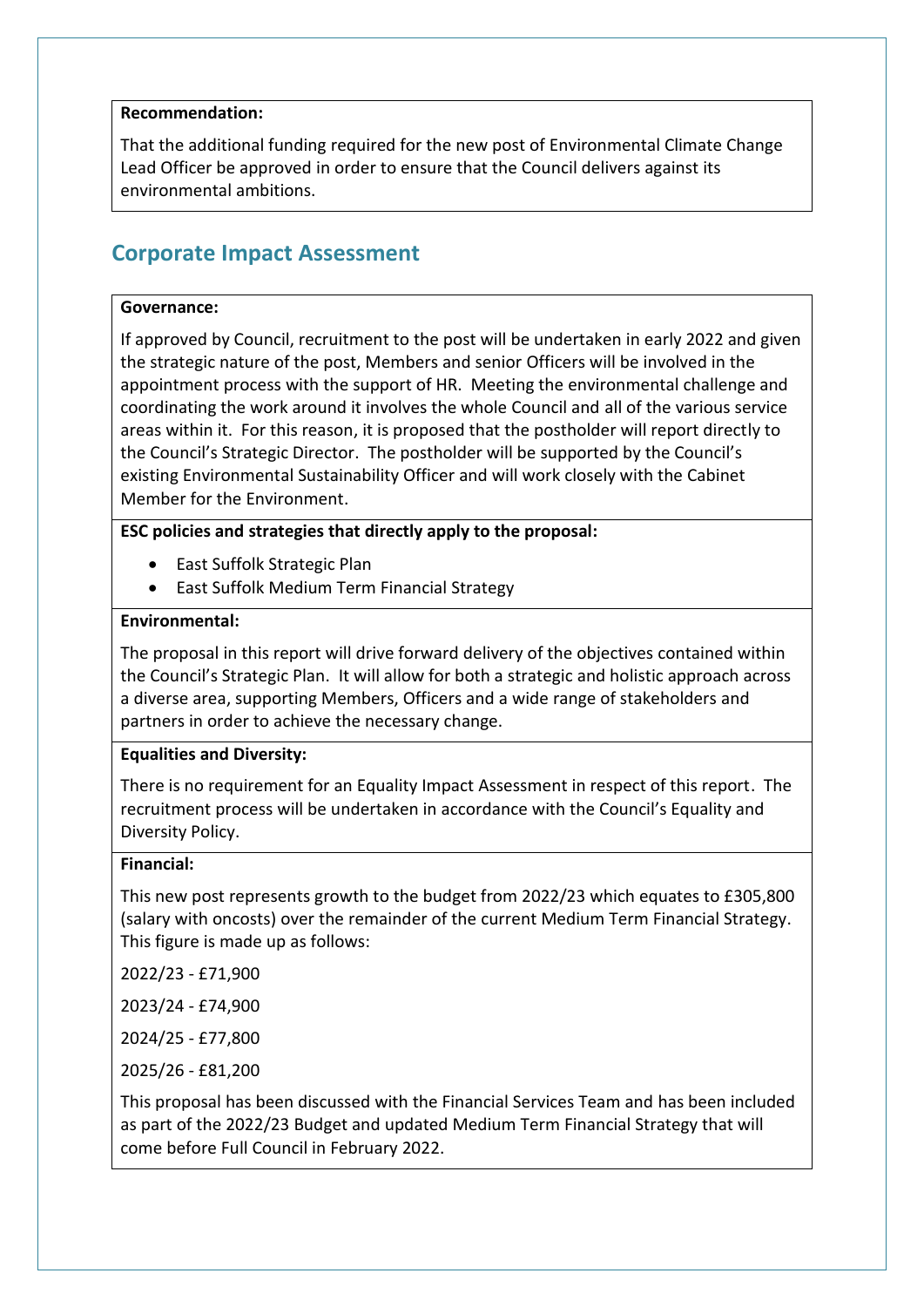#### **Human Resources:**

This report refers to the creation of a new post and, subject to Council approving the necessary funding, it is proposed that recruitment will begin immediately. An appropriate Job Description has been drafted evaluated.

**ICT:**

No ICT implications have been identified.

**Legal:**

No Legal implications have been identified.

**Risk:**

There is a risk that the Council will be unable to deliver the scale of change required without this additional resource. A failure to define what is being tackled, addressed and worked on will undermine the chances of success.

**External Consultees:** None

# **Strategic Plan Priorities**

| Select the priorities of the <b>Strategic Plan</b> which are supported by<br>this proposal: |                                                                | Primary<br>priority | <b>Secondary</b><br>priorities |
|---------------------------------------------------------------------------------------------|----------------------------------------------------------------|---------------------|--------------------------------|
|                                                                                             | (Select only one primary and as many secondary as appropriate) |                     |                                |
| <b>T01</b>                                                                                  | <b>Growing our Economy</b>                                     |                     |                                |
| P01                                                                                         | Build the right environment for East Suffolk                   |                     | ⊠                              |
| P02                                                                                         | Attract and stimulate inward investment                        |                     | П                              |
| P03                                                                                         | Maximise and grow the unique selling points of East Suffolk    |                     |                                |
| P04                                                                                         | <b>Business partnerships</b>                                   | $\Box$              |                                |
| P05                                                                                         | Support and deliver infrastructure                             | П                   | П                              |
| <b>T02</b>                                                                                  | <b>Enabling our Communities</b>                                |                     |                                |
| P06                                                                                         | <b>Community Partnerships</b>                                  | $\Box$              | $\Box$                         |
| P07                                                                                         | Taking positive action on what matters most                    |                     | ⊠                              |
| P08                                                                                         | Maximising health, well-being and safety in our District       | П                   | $\boxtimes$                    |
| P09                                                                                         | <b>Community Pride</b>                                         |                     | П                              |
| <b>T03</b>                                                                                  | <b>Maintaining Financial Sustainability</b>                    |                     |                                |
| P10                                                                                         | Organisational design and streamlining services                | <b>Contract</b>     |                                |
| P11                                                                                         | Making best use of and investing in our assets                 |                     |                                |
| P12                                                                                         | Being commercially astute                                      |                     |                                |
| P13                                                                                         | Optimising our financial investments and grant opportunities   | П                   | П                              |
| P14                                                                                         | Review service delivery with partners                          | П                   |                                |
| <b>T04</b>                                                                                  | <b>Delivering Digital Transformation</b>                       |                     |                                |
| P15                                                                                         | Digital by default                                             |                     | ⊠                              |
| P16                                                                                         | Lean and efficient streamlined services                        |                     | П                              |
| P17                                                                                         | Effective use of data                                          |                     | 区                              |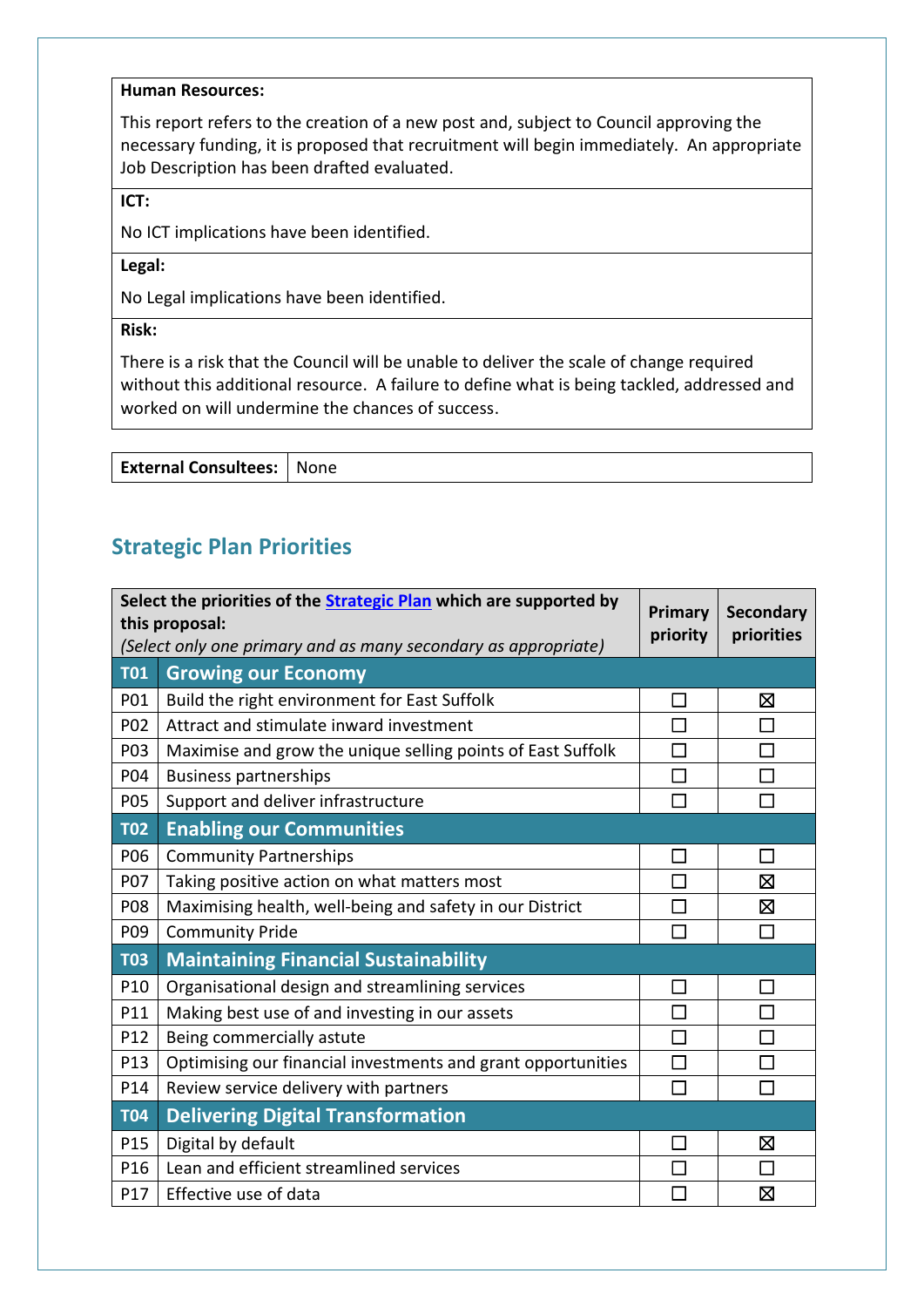| P18                                                     | Skills and training                                 |   | X |
|---------------------------------------------------------|-----------------------------------------------------|---|---|
| P19                                                     | District-wide digital infrastructure                |   |   |
| <b>T05</b>                                              | <b>Caring for our Environment</b>                   |   |   |
| P20                                                     | Lead by example                                     |   | X |
| P21                                                     | Minimise waste, reuse materials, increase recycling |   | ⊠ |
| P22                                                     | Renewable energy                                    |   | ⊠ |
| P23                                                     | Protection, education and influence                 | ⊠ |   |
| XXX                                                     | <b>Governance</b>                                   |   |   |
| <b>XXX</b>                                              | How ESC governs itself as an authority              |   |   |
| How does this proposal support the priorities selected? |                                                     |   |   |

This proposal will strengthen the Council's ability to effect change through its policies, strategies and initiatives in order to contribute to national, regional and local goals, promoting awareness of emerging environmental issues and the difference East Suffolk Council and its communities can make. This proposal will also provide the key coordination link between all the service areas (as well as with external partners and key stakeholders).

# **Background and Justification for Recommendation**

| $\mathbf{1}$ | <b>Background facts</b>                                                                                                                                                                                                                                                                                                                                                                                                                                                                                                                                                                                                                                                                                                                                                                                                                  |
|--------------|------------------------------------------------------------------------------------------------------------------------------------------------------------------------------------------------------------------------------------------------------------------------------------------------------------------------------------------------------------------------------------------------------------------------------------------------------------------------------------------------------------------------------------------------------------------------------------------------------------------------------------------------------------------------------------------------------------------------------------------------------------------------------------------------------------------------------------------|
| 1.1          | Purpose of Report:<br>The Council has embarked on an ambitious programme to deliver its Strategic Plan<br>which consists of five main themes, one of which is 'Caring for our Environment'.<br>In addition, the Council has also declared a climate emergency and pledged to<br>become a carbon neutral council by 2030.                                                                                                                                                                                                                                                                                                                                                                                                                                                                                                                 |
| 1.2          | Whilst the Council has made good progress in responding to the environmental<br>challenge, the challenge is so broad and complex that greater clarity is required if<br>the efforts of the Council are to be properly focussed and effective. We need a<br>greater understanding of what the challenge is in order to optimise our efforts,<br>based on objective and triangulated data.                                                                                                                                                                                                                                                                                                                                                                                                                                                 |
| 1.3          | The Council's environmental objectives are ambitious and cover a number of key<br>areas including:<br>Improving the digital knowledge and skills of our workforce, partners,<br>$\bullet$<br>residents and businesses.<br>Improving connectivity for everyone in the district.<br>٠<br>Effecting radical changes to our vehicle fleets, council buildings and housing<br>$\bullet$<br>stock.<br>Encouraging biodiversity and protecting our natural environment.<br>$\bullet$<br>Minimising waste, reusing materials and increasing recycling.<br>$\bullet$<br>Encouraging and investing in renewable energy.<br>$\bullet$<br>Planning Policy.<br>$\bullet$<br>Coastal Management.<br>$\bullet$<br>Air Quality.<br>$\bullet$<br>Climate Emergency (including supporting the county wide Suffolk Climate<br>$\bullet$<br>Emergency Plan). |